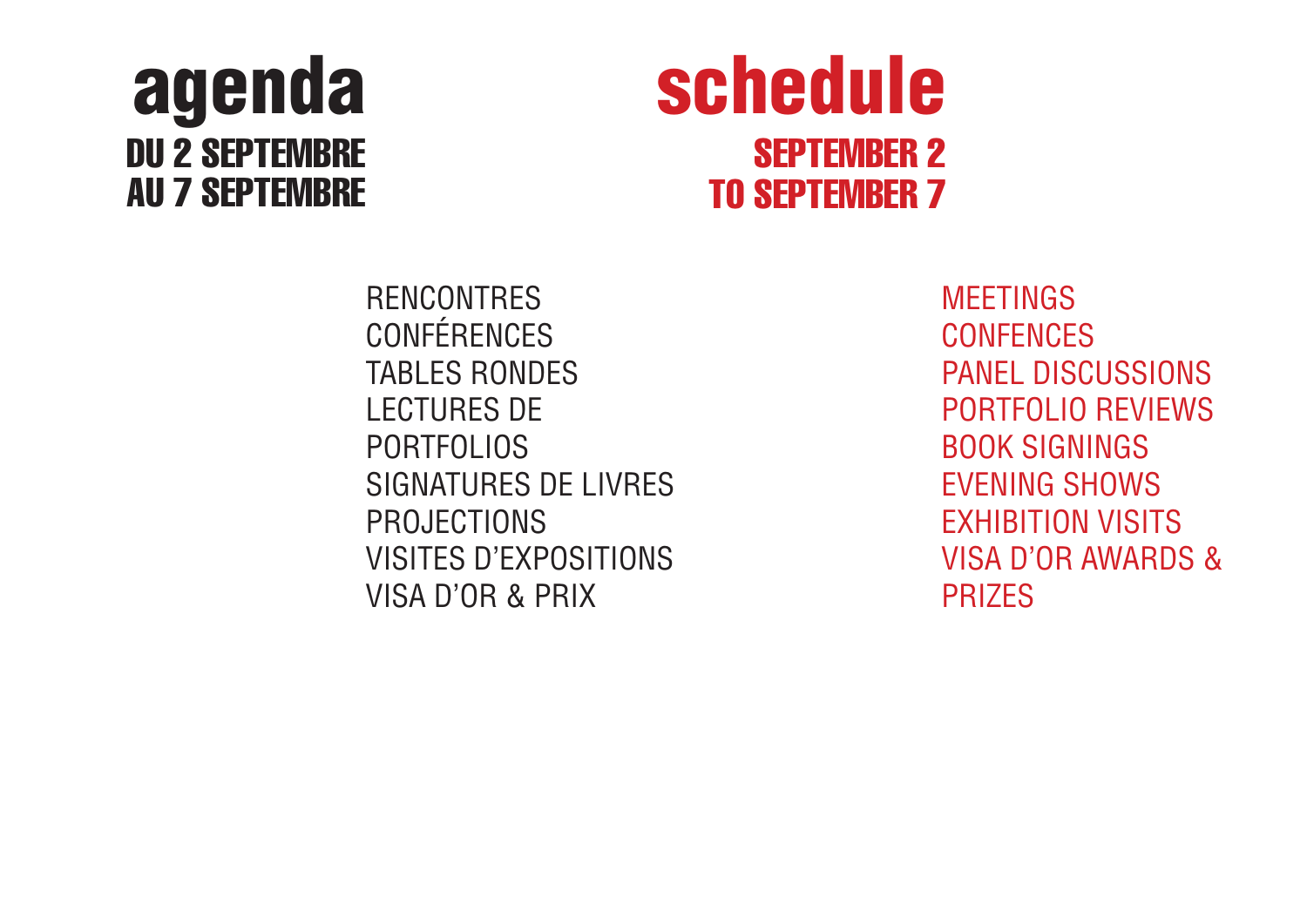

*to 8:00 PM*

TOUS LES LIEUX ALL VENUES ENTRÉE GRATUITE FREE ENTRANCE

DES EXPOSITIONS *EXHIBITIONS OPEN*

| <i>D'EXPOSITION</i><br><b>VISITS</b><br>ENTRÉE GRATUITE<br><b>FREE ENTRANCE</b><br>Avec / With <b>PATRICK CHAUVEL</b><br>11H00<br>Exposition / Exhibition: 50 ANS SUR LE FRONT /<br>11:00 AM<br><b>50 YEARS ON THE FRONT LINE</b><br>Lieu / Venue: COUVENT DES MINIMES<br>Avec / With <b>CYRIL ABAD</b><br>15H00<br>Exposition / Exhibition: IN GOD WE TRUST<br>3:00 PM<br>Lieu / Venue: COUVENT DES MINIMES<br>15H00<br>Avec / With <b>KASIA STREK</b><br>$3:00$ PM<br>Exposition / Exhibition: LE PRIX DU CHOIX /<br>THE PRICE OF CHOICE<br>Lieu / Venue: ÉGLISE DES DOMINICAINS<br>15H30<br>Avec / With <b>IVOR PRICKETT</b><br>3:30 PM<br>Exposition / Exhibition: LA FIN DU CALIFAT /<br><b>END OF THE CALIPHATE</b><br>Lieu / Venue: L'ATELIER D'URBANISME<br>Avec / With FRÉDÉRIC NOY<br>16H00<br>4:00 PM<br>Exposition / Exhibition: LA LENTE AGONIE DU<br>LAC VICTORIA / LAKE VICTORIA, SLOWLY |                 |
|---------------------------------------------------------------------------------------------------------------------------------------------------------------------------------------------------------------------------------------------------------------------------------------------------------------------------------------------------------------------------------------------------------------------------------------------------------------------------------------------------------------------------------------------------------------------------------------------------------------------------------------------------------------------------------------------------------------------------------------------------------------------------------------------------------------------------------------------------------------------------------------------------------|-----------------|
|                                                                                                                                                                                                                                                                                                                                                                                                                                                                                                                                                                                                                                                                                                                                                                                                                                                                                                         |                 |
|                                                                                                                                                                                                                                                                                                                                                                                                                                                                                                                                                                                                                                                                                                                                                                                                                                                                                                         |                 |
|                                                                                                                                                                                                                                                                                                                                                                                                                                                                                                                                                                                                                                                                                                                                                                                                                                                                                                         |                 |
|                                                                                                                                                                                                                                                                                                                                                                                                                                                                                                                                                                                                                                                                                                                                                                                                                                                                                                         | © Cyril Aba     |
|                                                                                                                                                                                                                                                                                                                                                                                                                                                                                                                                                                                                                                                                                                                                                                                                                                                                                                         | P               |
| DYING<br>Lieu / Venue: COUVENT DES MINIMES                                                                                                                                                                                                                                                                                                                                                                                                                                                                                                                                                                                                                                                                                                                                                                                                                                                              | 21h30<br>9:30P1 |



| Projection- Jean Vigo<br><b>JEAN VIGO</b><br><b>ENTRÉE GRATUITE</b>                                                                                                                                                                           | SCREENING<br><b>FREE ENTRANCE</b>   |
|-----------------------------------------------------------------------------------------------------------------------------------------------------------------------------------------------------------------------------------------------|-------------------------------------|
| <b>INSTITUT JEAN VIGO</b><br>rue Jean Vielledent                                                                                                                                                                                              | 10H00 à 18H00<br>10:00 AM to 6:00PM |
| Projections des / of<br>5 finalistes en compétition pour le VISA<br><b>D'OR DE L'INFORMATION NUMÉRIQUE</b><br><b>FRANCEINFO:</b><br>5 nominees for the VISA D'OR<br><i><b>FRANCEINFO: AWARD FOR THE BEST</b></i><br><b>DIGITAL NEWS STORY</b> |                                     |

ad



FREE ENTRANCE

*9:30 PM*

IMAGES DU JOUR ET CHRONO : **SEPTEMBRE / OCTOBRE 2018** PICTURES OF THE DAY & CHRONOLOGICAL NEWS REVIEW: **SEPTEMBER / OCTOBER 2018**

**Tomàs ABELLA** . **Renée C. BYER** . **Ferhat BOUDA** . **Julien DANIEL** . **Philippe DE POULPIQUET** . **Andrea DICENZO** . **Brian L. FRANK** . **Jeoffrey GUILLEMARD** . **Karl MANCINI** . **Jay MATHER** . **Frédéric NOY** . **Hans SILVESTER** . **Tino SORIANO** . **Farshad USYAN** . **Rony ZAKARIA** .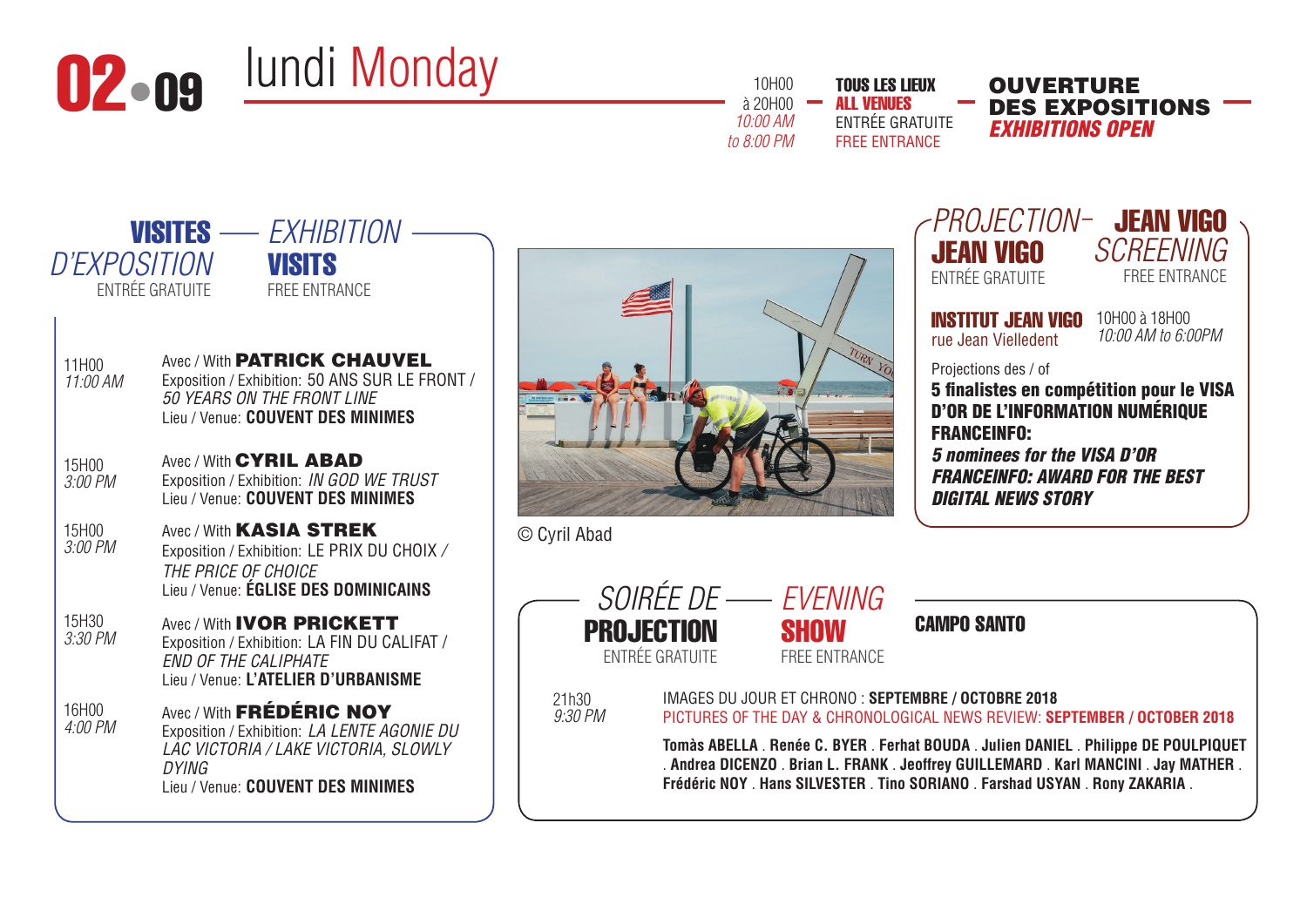

- Lieu / Venue: **PALAIS DES CORTS** 11H30 Avec / With LAURA MORTON
- *11:30 AM*  Exposition / Exhibition: *UNIVERSITY AVENUE* Lieu / Venue: **THÉÂTRE DE L'ARCHIPEL**
- 15H00 *3:00 PM*  Avec / With **ALAIN KELER** Exposition / Exhibition: JOURNAL D'UN PHOTOGRAPHE */ DIARY OF A PHOTOGRAPHER* Lieu / Venue: **COUVENT DES MINIMES**
- 15H00 *3:00 PM*  Avec / With **GORAN TOMASEVIC** Exposition / Exhibition: UNE AUTRE GUERRE CIVILE EN LIBYE / *ANOTHER CIVIL WAR IN LIBYA* Lieu / Venue: **COUVENT DES MINIMES**
- 15H30 *3:30 PM*  Avec / With LORENZO TUGNOLI Exposition / Exhibition: LA CRISE AU YÉMEN / *THE CRISIS IN YEMEN* Lieu / Venue: **ANCIENNE UNIVERSITÉ**
- 16H00 *4:00 PM*  Avec / With DAR YASIN Exposition / Exhibition: CACHEMIRE : UNE GUERRE SANS FIN / *KASHMIR: ENDLESS WAR* Lieu / Venue: **COUVENT DES MINIMES**
- 16H30 *4:30 PM*  Avec / With **ALVARO YBARRA ZAVALA** Exposition / Exhibition: *1984 - VENEZUELA* Lieu / Venue: **COUVENT DES MINIMES**

|                   | 10:00 AM<br>to 8:00 PM                                        | ENTRÉE GRATUITE<br><b>FREE ENTRANCE</b>                                                                            |  |
|-------------------|---------------------------------------------------------------|--------------------------------------------------------------------------------------------------------------------|--|
|                   | <b>ENTRÉE GRATUITE</b>                                        | <b>RENCONTRES - MEETINGS</b><br><b>FREE ENTRANCE</b>                                                               |  |
|                   | <b>PALAIS DES CONGRÈS</b><br><b>Auditorium Charles Trenet</b> |                                                                                                                    |  |
| 10H00<br>10:00 AM | Avec / With <b>ED JONES</b><br>Animée par / Moderated by:     | Exposition / Exhibition: LES DEUX CORÉES -<br>VOYAGE À TRAVERS LA PÉNINSULE /<br>THE KOREAS - ACROSS THE PENINSULA |  |

10H00 à 20H00 *10:00 AM* TOUS LES LIEUX ALL VENUES

11H00 *11:00 AM*  Avec / With **GUILLERMO ARIAS** Exposition / Exhibition: LA CARAVANE */ THE CARAVAN* Animée par / Moderated by: **Caroline LAURENT-SIMON**

**Caroline LAURENT-SIMON**

12H00 *12:00 PM*  Avec / With **VALERIO BISPURI** Exposition / Exhibition: PRISONNIERS */ PRISONERS* Animée par / Moderated by: **Vincent JOLLY**



> *SCREENING* FREE ENTRANCE

10H00 à 18H00 *10:00 AM to 6:00PM*

JEAN VIGO

DES EXPOSITIONS *EXHIBITIONS OPEN PROJECTION*

> JEAN VIGO ENTRÉE GRATUITE JEAN VIGO

> > *SCREENING* FREE ENTRANCE

INSTITUT JEAN VIGO rue Jean Vielledent

18H00 *6:00 PM* 

Titre / Title ON VA TOUT PÉTER de / by Lech KOWALSKI France / 2019 / 1h49

**En présence du réalisateur. En français sous-titré en anglais** Dans les coulisses de la lutte des salariés de l'équipementier automobile GM&S contre la fermeture de son usine de La Souterraine, en France.

*In the presence of the director Employees of the automotive supplier GM&S, behind the scenes, at the time of the protest against the closing of the industrial plant at La Souterraine in France.*

*In French with English subtitles*

rue Jean Vielledent Projections des / of

INSTITUT JEAN VIGO

5 finalistes en compétition pour le VISA D'OR DE L'INFORMATION NUMÉRIQUE FRANCEINFO: *5 nominees for the VISA D'OR FRANCEINFO: AWARD FOR THE BEST DIGITAL NEWS STORY*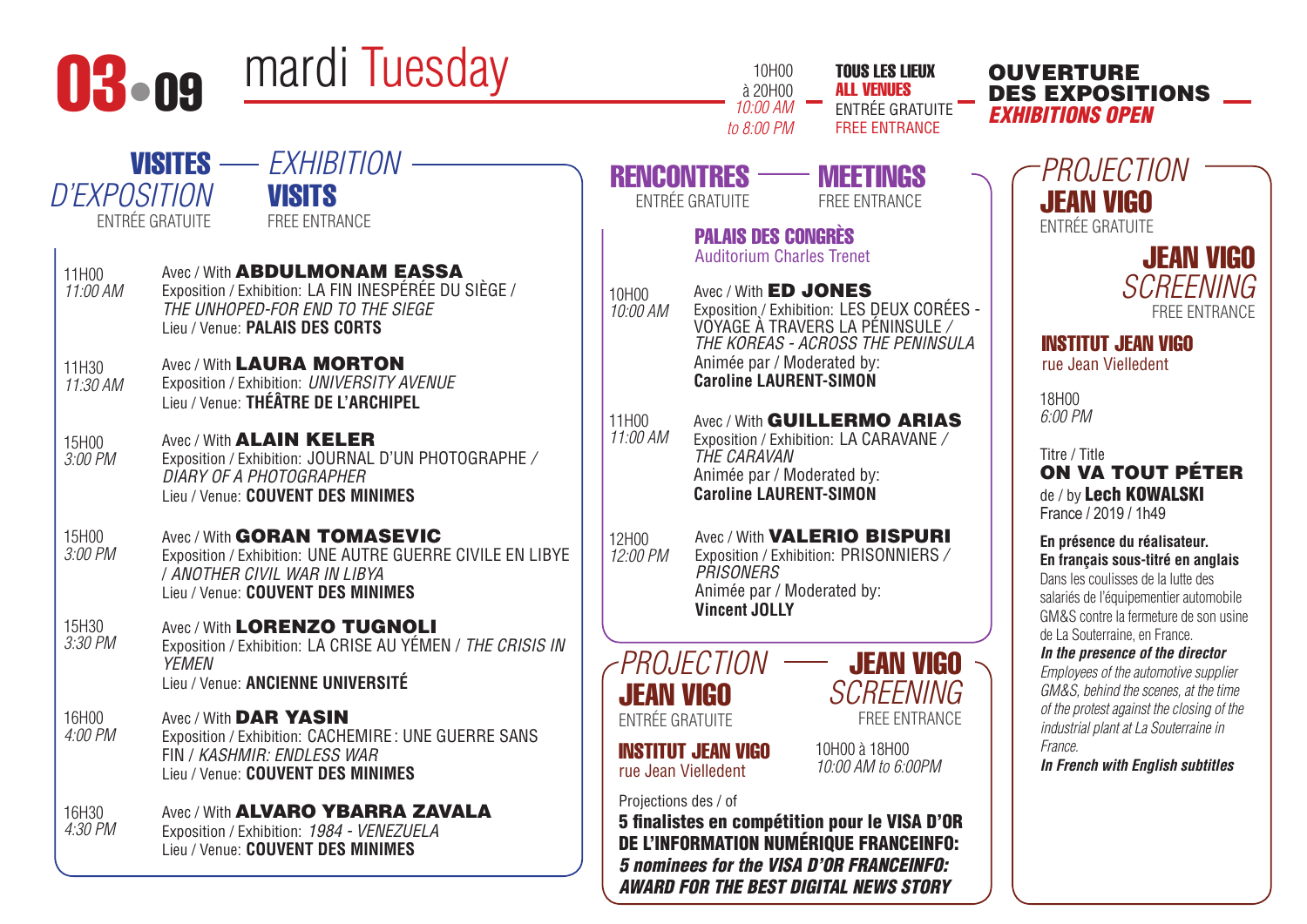



*10:00 AM to 1:00 PM* 

## *REVIEWS* ACCREDITATION REQUIRED

PALAIS DES CONGRÈS

Centre de presse/Press Center - 2e/nd étage/floor

&



## par / by

L'ASSOCIATION NATIONALE DES ICONOGRAPHES (ANI)

*SUR RENDEZ-VOUS SUR PLACE / BY APPOINTMENT ONLY ONSITE*

avec / with **Behnam ATTAR HAMEDANI** . **Corine BARTET** . **Ania BISZEWSKA** . **Catherine CHEVALLIER** . **Laetitia GUILLEMIN** . **Aurélie LACOUCHIE** . **Gwennina LUSSOT** . **Sarah PRESTON** . **Anne WIRZ** . **Claudia ZELS**

10H00 à 13H00 et 15H00 à 18H00 *3:00 to 6:00 PM*

## par / by DIRECTEURS PHOTOS INTERNATIONAUX *INTERNATIONAL PICTURE EDITORS*

*SUR RENDEZ-VOUS UNIQUEMENT/ BY APPOINTMENT ONLY*

avec / with **Chloe COLEMAN** *(THE WASHINGTON POST -* États-Unis/ USA*)* . **Claudia DAUT** (REUTERS - Amérique Latine/Latin America) . **Edgar DOS SANTOS** (AGENCIA ZOOM - Espagne/Spain) . **Gabriella FONSECA JOHNSON** (REUTERS - Grande Bretagne/Great Britain) . **Olivier LAURENT** *(THE WASHINGTON POST -* États-Unis/USA*)* . **Felix MERINO** (AGENCIA ZOOM - Espagne/Spain) . **Rickey ROGERS** (REUTERS - Grande Bretagne/ Great Britain) . **Jutta SCHEIN** *(DIE ZEIT -* Allemagne/Germany) **. Bernadette TUAZON** *(CNN -* États-Unis/USA*)*

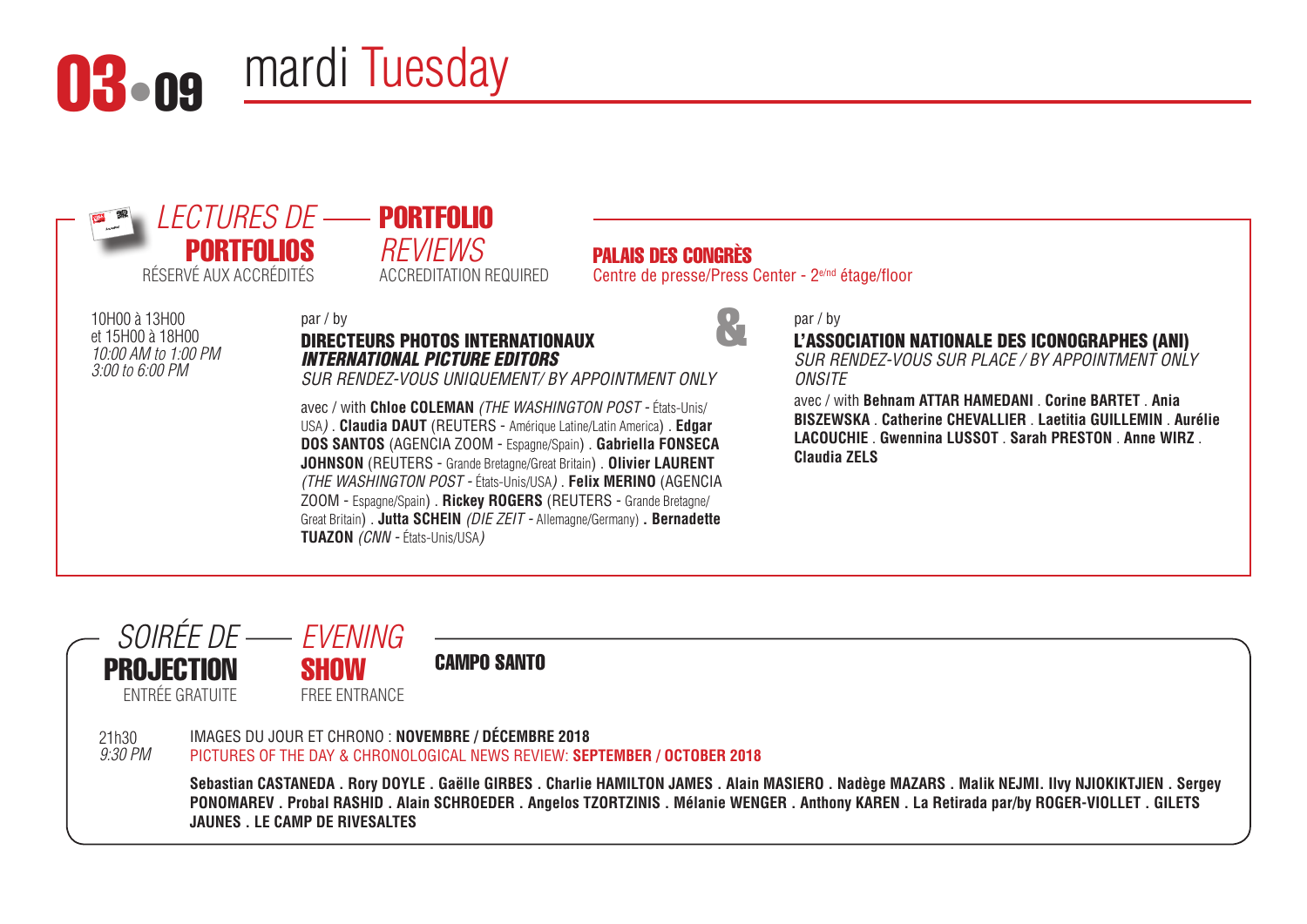

En français uniquement / French only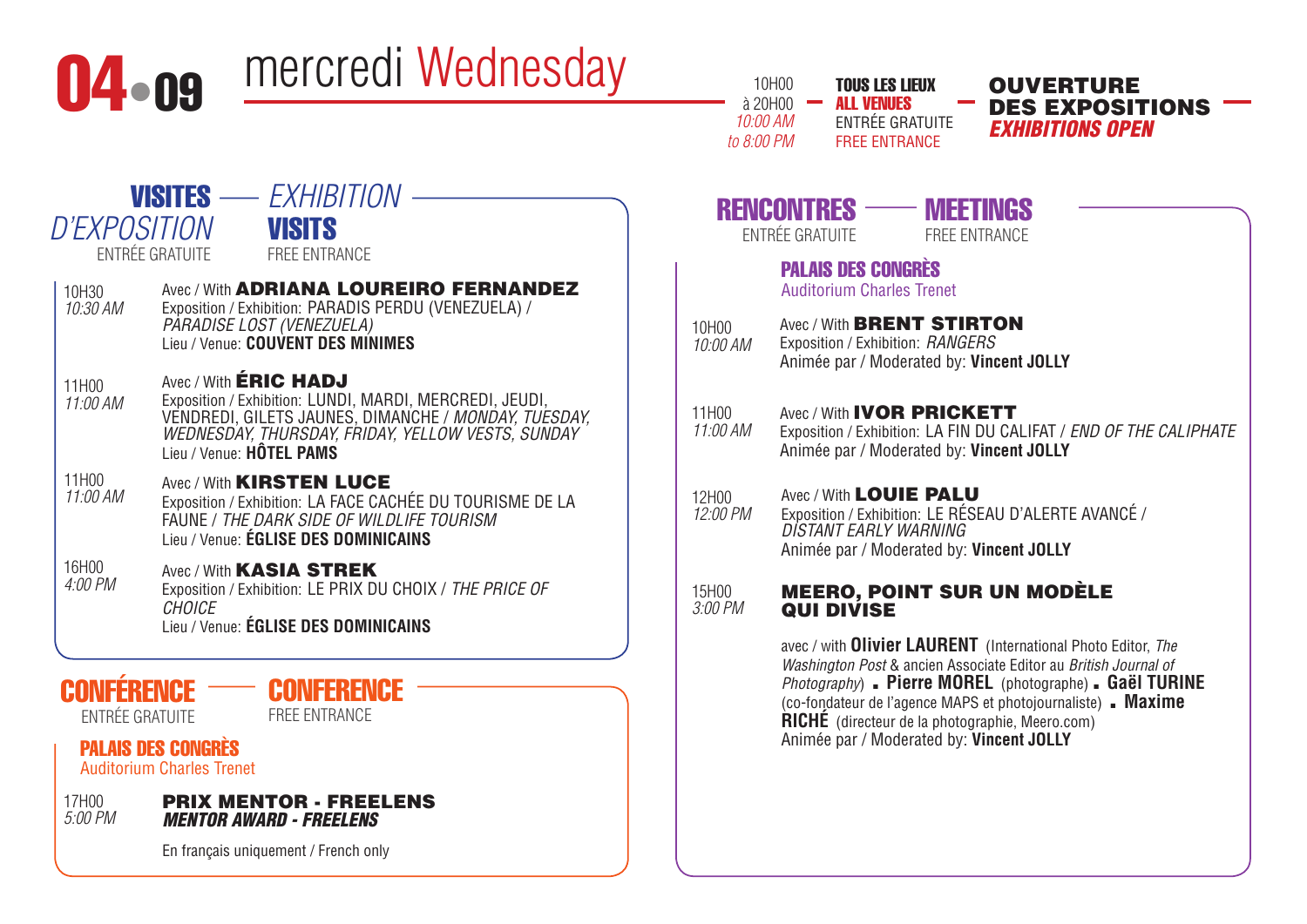

# 04 · 09 mercredi Wednesday

CASTILLET

FREE ENTRANCE

*SCREENINGS*

## *PROJECTIONS* **CASTILLET**

ENTRÉE GRATUITE

14H00 *2:00 PM* 

### Titre / Title 10 JOURS EN MER, LA VÉRITABLE HISTOIRE DE L'AQUARIUS de / by Anelise BORGES

pour / for Euronews / France / 2018 / 52 minutes **En présence de l'équipe de SOS Méditerranée** *In the presence of the SOS Méditerranée team*

10 jours en Méditerranée à bord de l'Aquarius, au cœur de l'une des plus graves tempêtes que l'Europe ait eu à affronter, sur la route migratoire la plus dangereuse du monde. **En anglais sous-titré en français** *In English with French subtitles*

## CINÉMA CASTILLET boulevard Wilson

15H30 *3:30 PM* 

## Titre / Title DEVENIR REPORTER PHOTOGRAPHE : EMI - CFD

France / 2019 / 30 minutes **En présence de Julien DANIEL** & **Guillaume HERBAUT, co-animateurs de la formation** *In the presence of Julien DANIEL & Guillaume HERBAUT, school board*

Présentation de la formation de l'École des métiers de l'information (EMI) à travers les films de neuf anciens étudiants. La projection sera suivie d'un débat. **En français uniquement** *In French only*

*PROJECTION* JEAN VIGO ENTRÉE GRATUITE



INSTITUT JEAN VIGO rue Jean Vielledent

10H00 à 18H00 *10:00 AM to 6:00PM*

Projections des / of

## 5 finalistes en compétition pour le VISA D'OR DE L'INFORMATION NUMÉRIQUE FRANCEINFO: *5 nominees for the VISA D'OR FRANCEINFO: AWARD FOR THE BEST DIGITAL NEWS STORY*

17H00 *5:00 PM* 

## Titre / Title TOMORROW TRIPOLI de / by **Florent MARCIE** / France, 2014, 3h.

## **En présence du réalisateur.**

Aux premières heures de la révolution libyenne, pendant que le monde a les yeux rivés sur Benghazi, un petit groupe d'insurgés défie la dictature à l'autre bout du pays, à Zintan.

*In the presence of the director*



## CAMPO SANTO *&* THÉÂTRE DE L'ARCHIPEL

**PRIX ANI-PIXTRAKK /** *ANI-PIXTRAKK AWARD*

**VISA D'OR DE LA PRESSE QUOTIDIENNE** / *VISA D'OR DAILY PRESS AWARD* **PRIX CARMIGNAC DU PHOTOJOURNALISME** / *THE CARMIGNAC* 

> IMAGES DU JOUR ET CHRONO : **JANVIER / FÉVRIER 2019** PICTURES OF THE DAY & CHRONOLOGICAL NEWS REVIEW: **JANUARY / FEBRUARY 2019**

**Michael BUNEL . Agnès DHERBEYS . Bertrand GAUDILLÈRE . Jean-Pierre LAFFONT . Rose LECAT . Johnny MILLER . Alessandro PENSO . Federico SCOPPA . Michel SETBOUN . Andrey SHAPRAN . Jérôme TAUB . 10 ans du**  Prix ANI-PIXTRAKK / ANI-PIXTRAKK Award, 10<sup>th</sup> Anniversary . 10 ans du Prix **Carmignac du Photojournalisme / The Carmignac Photojournalism Award, 10th Anniversary**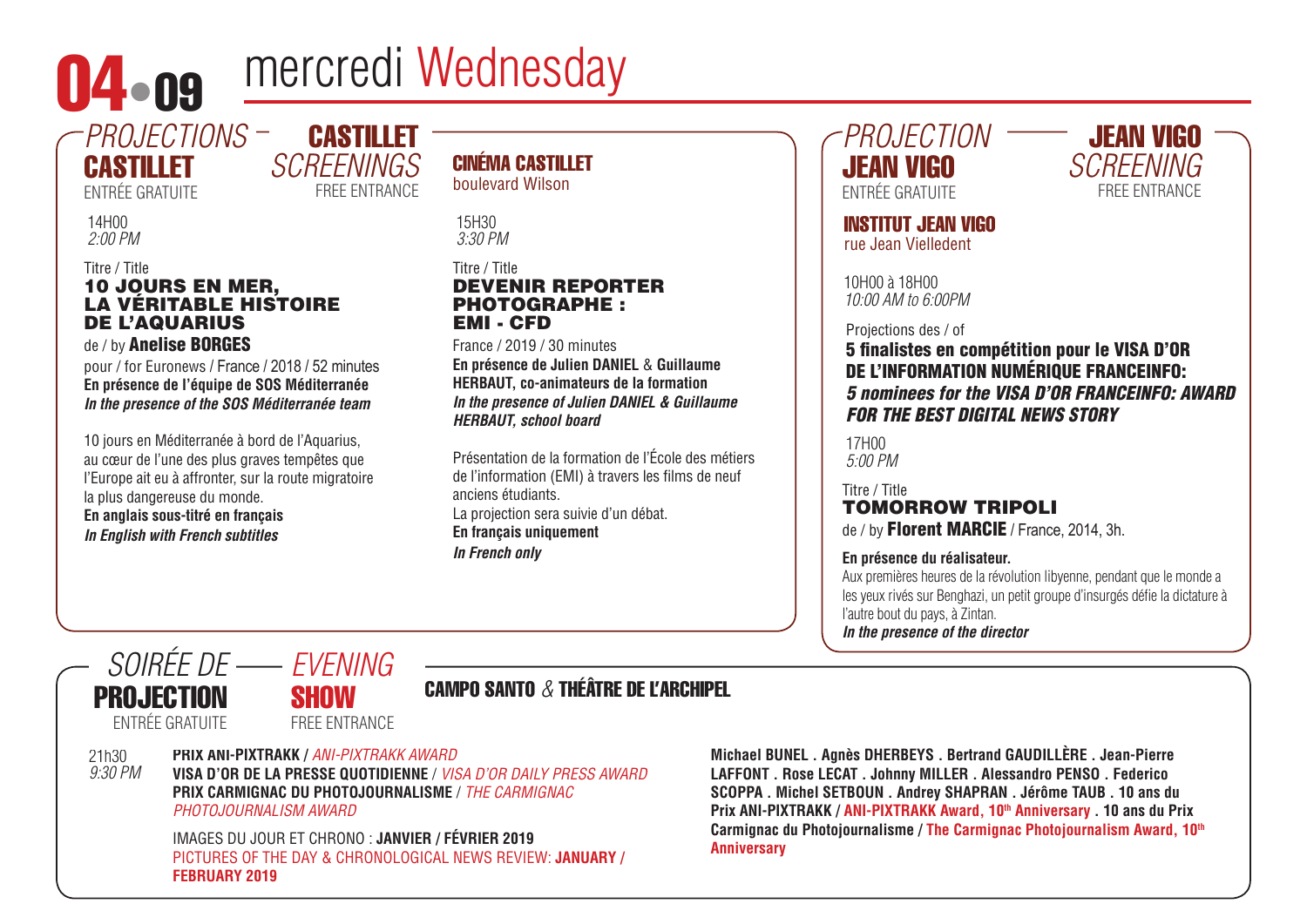

# 04 · ng mercredi Wednesday



#### 21h30 *9:30 PM* CAMPO SANTO *&* THÉÂTRE DE L'ARCHIPEL **PRIX ANI-PIXTRAKK /** *ANI-PIXTRAKK AWARD* **VISA D'OR DE LA PRESSE QUOTIDIENNE** / *VISA D'OR DAILY PRESS AWARD* **PRIX CARMIGNAC DU PHOTOJOURNALISME** / *THE CARMIGNAC PHOTOJOURNALISM AWARD* IMAGES DU JOUR ET CHRONO : **JANVIER / FÉVRIER 2019** PICTURES OF THE DAY & CHRONOLOGICAL NEWS REVIEW: **JANUARY / FEBRUARY 2019** *SOIRÉE DE EVENING* PROJECTION ENTRÉE GRATUITE **SHOW** FREE ENTRANCE

**Michael BUNEL . Agnès DHERBEYS . Bertrand GAUDILLÈRE . Jean-Pierre LAFFONT . Rose LECAT . Johnny MILLER . Alessandro PENSO . Federico SCOPPA . Michel SETBOUN . Andrey SHAPRAN . Jérôme TAUB . 10 ans du**  Prix ANI-PIXTRAKK / ANI-PIXTRAKK Award, 10<sup>th</sup> Anniversary . 10 ans du Prix **Carmignac du Photojournalisme / The Carmignac Photojournalism Award, 10th Anniversary**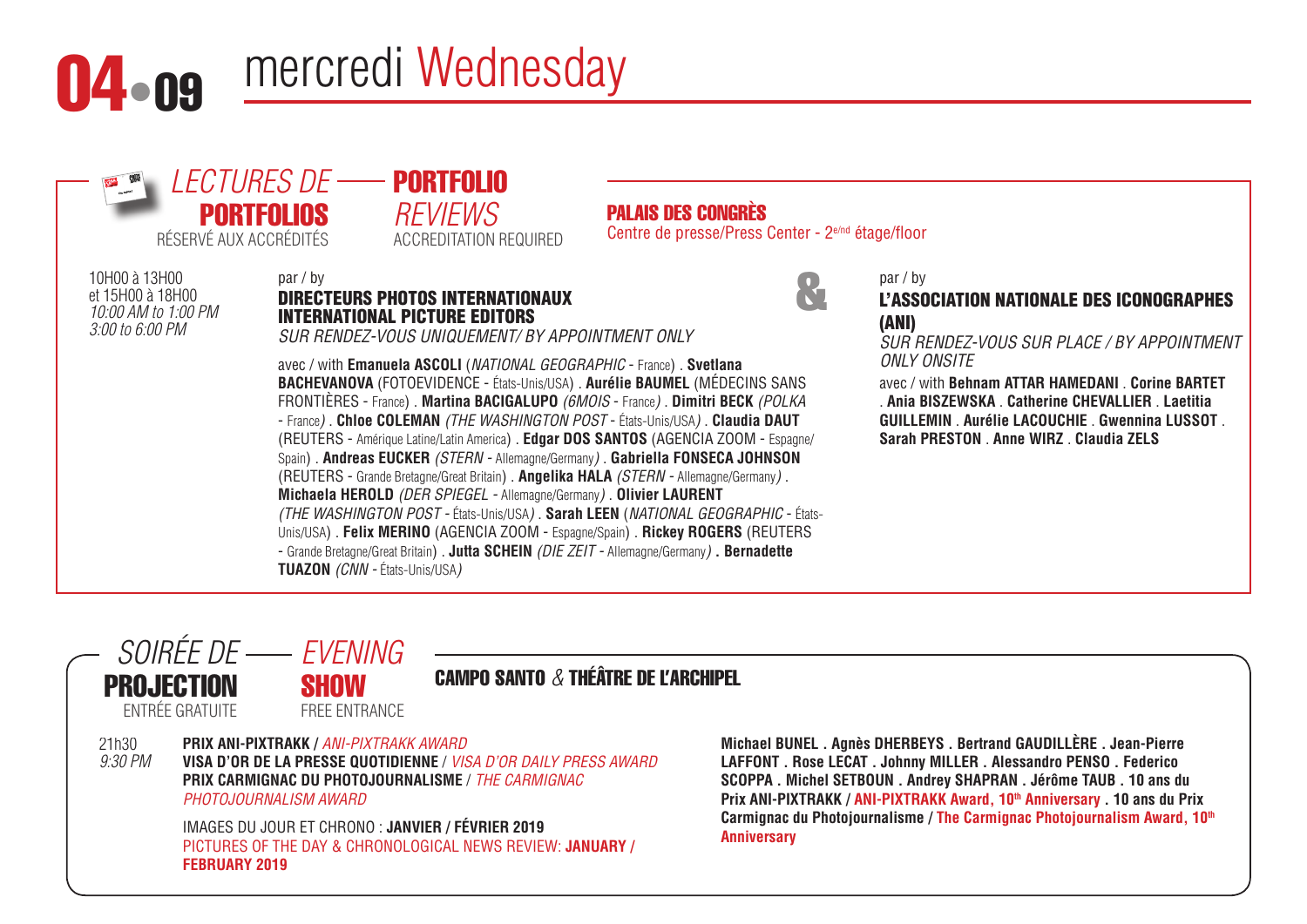| jeudi Thursday<br>$05 - 09$                                                                                                                                                                                                                                                                                                                                                                                                                                          | 10H00<br><b>TOUS LES LIEUX</b><br><b>OUVERTURE</b><br>$\lambda$ 20H00 –<br><b>ALL VENUES</b><br><b>DES EXPOSITIONS</b>                                                                                |
|----------------------------------------------------------------------------------------------------------------------------------------------------------------------------------------------------------------------------------------------------------------------------------------------------------------------------------------------------------------------------------------------------------------------------------------------------------------------|-------------------------------------------------------------------------------------------------------------------------------------------------------------------------------------------------------|
| <b>OUVERTURE DES EXPOSITIONS</b><br><b>COUVENT</b>                                                                                                                                                                                                                                                                                                                                                                                                                   | 10:00 AM<br><b>ENTRÉE GRATUITE</b><br><b>EXHIBITIONS OPEN</b><br>to 8:00 PM<br><b>FREE ENTRANCE</b>                                                                                                   |
| RÉSERVÉ AUX ACCRÉDITÉS<br><b>DES MINIMES</b><br>9H00<br><b>&amp; ÉGLISE DES</b><br><b>EXHIBITIONS OPEN</b><br>9:00 AM<br><b>DOMINICAINS</b><br><b>ACCREDITATION REQUIRED</b>                                                                                                                                                                                                                                                                                         | $VISITES \longrightarrow EXHIBITION$<br><b>D'EXPOSITION</b><br><b>VISITS</b><br><b>ENTRÉE GRATUITE</b><br><b>FREE ENTRANCE</b>                                                                        |
| <b>RENCONTRES</b><br><b>MEETINGS</b><br>ENTRÉE GRATUITE<br><b>FREE ENTRANCE</b>                                                                                                                                                                                                                                                                                                                                                                                      | Avec / With <b>OLIVIER CORET</b><br>10H30<br>10:30 AM<br>Exposition / Exhibition: LES GILETS JAUNES /<br>FRANCE'S YELLOW VESTS - LES GILETS JAUNES<br>Lieu / Venue: COUVENT DES MINIMES               |
| <b>PALAIS DES CONGRÈS</b><br><b>Auditorium Charles Trenet</b><br>Avec / With FRÉDÉRIC NOY<br>10H00<br>Exposition / Exhibition: LA LENTE AGONIE DU LAC VICTORIA /<br><i>10:00 AM</i><br>LAKE VICTORIA, SLOWLY DYING                                                                                                                                                                                                                                                   | 10H30<br>Avec / With <b>GORAN TOMASEVIC</b><br>10:30 AM<br>Exposition / Exhibition: UNE AUTRE GUERRE CIVILE EN LIBYE /<br>ANOTHER CIVIL WAR IN LIBYA<br>Lieu / Venue: COUVENT DES MINIMES             |
| Animée par / Moderated by: Caroline LAURENT-SIMON<br>11H00<br>Avec / With <b>ABDULMONAM EASSA</b><br>11:00 AM<br>Lauréat du Visa d'or humanitaire du Comité international de la Croix-Rouge (CICR) 2019<br>/ Winner of the Humanitarian Visa d'or award - International Committee of the Red Cross<br>(ICRC) 2019                                                                                                                                                    | 11H00<br>Avec / With LORENZO TUGNOLI<br>11:00 AM<br>Exposition / Exhibition: LA CRISE AU YÉMEN /<br>THE CRISIS IN YEMEN<br>Lieu / Venue: ANCIENNE UNIVERSITÉ                                          |
| Exposition / Exhibition: LA FIN INESPÉRÉE DU SIÈGE / THE UNHOPED-<br><b>FOR END TO THE SIEGE</b><br>Animée par / Moderated by: Caroline LAURENT-SIMON                                                                                                                                                                                                                                                                                                                | 11H00<br><b>Avec / With LAURA MORTON</b><br>11:00 AM<br>Exposition / Exhibition: UNIVERSITY AVENUE<br>Lieu / Venue: THÉÂTRE DE L'ARCHIPEL                                                             |
| Avec / With <b>PATRICK CHAUVEL</b><br>12H00<br>Exposition / Exhibition: 50 ANS SUR LE FRONT / 50 YEARS ON THE<br><i>12:00 PM</i><br><b>FRONT LINE</b><br>Animée par / Moderated by: Caroline LAURENT-SIMON                                                                                                                                                                                                                                                           | Avec / With DAR YASIN<br>16H00<br>Exposition / Exhibition: CACHEMIRE: UNE GUERRE SANS FIN /<br>4:00 PM<br><b>KASHMIR: ENDLESS WAR</b><br>Lieu / Venue: COUVENT DES MINIMES                            |
| Avec / With <b>ANTHONY FEINSTEIN</b><br>15H00<br>3:00 PM<br>Professeur au Département de psychiatrie de l'université de Toronto, Anthony Feinstein travaille<br>depuis plus de vingt ans à l'étude et à la reconnaissance du stress post-traumatique chez les<br>reporters. Rencontre à l'occasion de la publication de son ouvrage Shooting War: 18 Profiles<br>of Conflict Photographers, aux éditions Glitterati Inc. / Professor of psychiatry at the University | 16H00<br>Avec / With <b>KIRSTEN LUCE</b><br>4:00 AM<br>Exposition / Exhibition: LA FACE CACHÉE DU TOURISME DE LA<br>FAUNE / THE DARK SIDE OF WILDLIFE TOURISM<br>Lieu / Venue: EGLISE DES DOMINICAINS |
| of Toronto, Anthony Feinstein has been working on post-traumatic stress disorder in journalists<br>for the past two decades, raising awareness on the issue. We are happy to welcome him to<br>celebrate the release of his book Shooting War: 18 Profiles of Conflict Photographers (Glitterati<br>$lnc$ ).<br>Animée par / Moderated by: Caroline LAURENT-SIMON                                                                                                    | 16H30<br>Avec / With <b>ALVARO YBARRA ZAVALA</b><br>4:30 PM<br>Exposition / Exhibition: 1984 - VENEZUELA<br>Lieu / Venue: COUVENT DES MINIMES                                                         |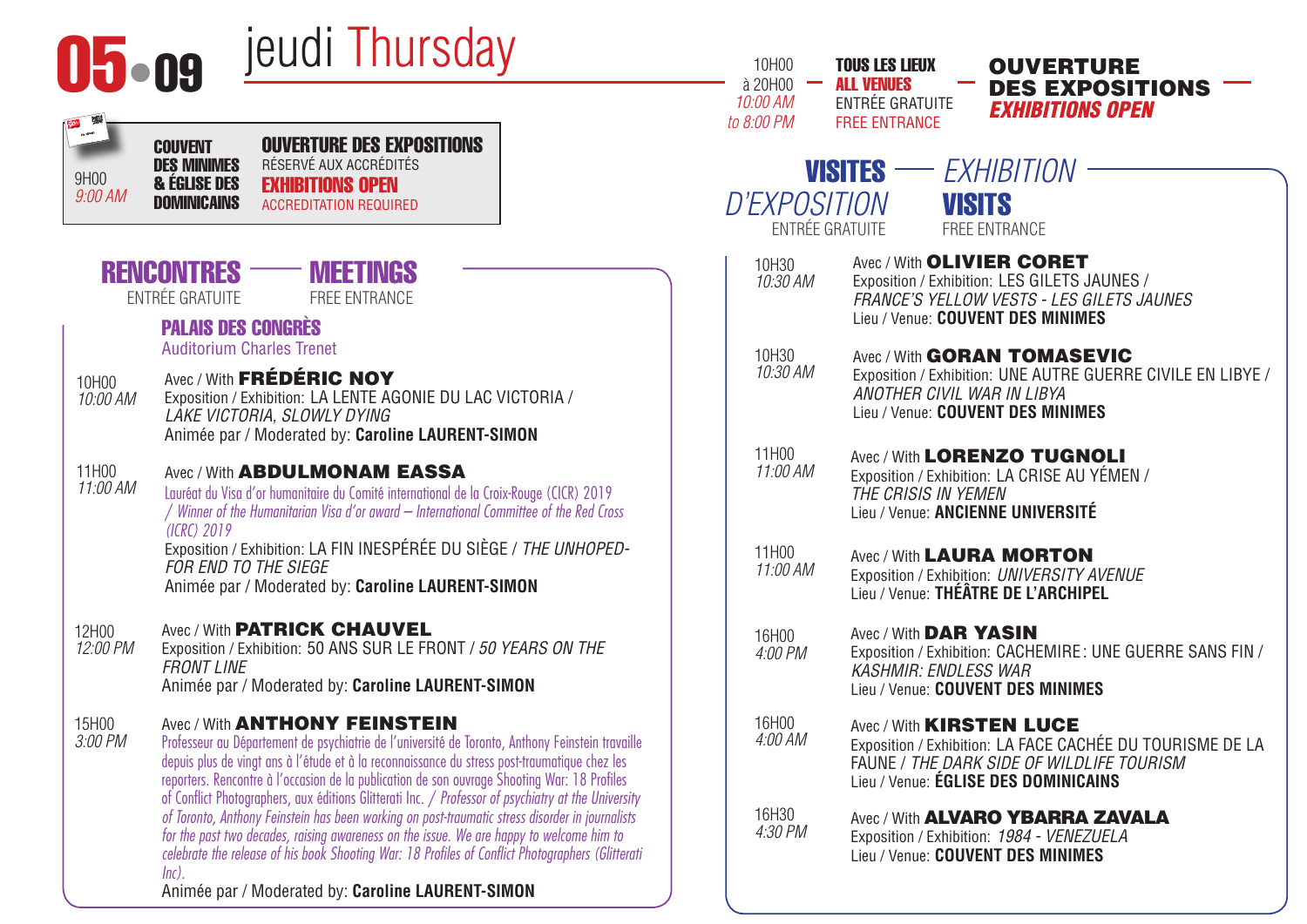

**CONFÉRENCE** 

# 05•09 jeudi Thursday

## PALAIS DES CONGRÈS REQUIRED

RÉSERVÉ AUX<br>ACCRÉDITÉS

Auditorium Jean-Claude Rolland

15H00 *3:00 PM* 

### CONFÉRENCE ORGANISÉE PAR ORANGE *CONFERENCE ORGANIZED BY ORANGE*

**CONFFRENCE** 

ACCREDITATION

*BOOK*

Animée par / Moderated by: **Nicolas ARPAGIAN**

**SIGNATURES** 

*DE LIVRES*

**DANS LA GUERRE DE L'INFORMATION, LE NUMÉRIQUE EST UNE ARME** *IN THE WAR FOR INFORMATION, DIGITAL TECHNOLOGY IS A WEAPON*

## **CONFÉRENCE** ENTRÉE GRATUITE

FREE ENTRANCE

PALAIS DES CONGRÈS Auditorium Charles Trenet

17H00 *5:00 PM* 

### LES 7es « RENCONTRES DE LA SAIF» **en partenariat avec la SCAM**

*RENCONTRES DE LA SAIF\* 7th Meeting in partnership with LaScam*

Animée par / Moderated by: **Pierre CIOT**  (photographe et président de la Saif / photographer and president of la Saif)

**LA SANTÉ AU TRAVAIL DES PHOTOGRAPHES**  *PHOTOGRAPHERS AND OCCUPATIONAL HEALTH* 

## COUVENT DES MINIMES

ENTRÉE GRATUITE

## **SIGNINGS** FREE ENTRANCE

16H00 *4:00 PM*  Édith BOUVIER & Céline MARTELET **-** *Un parfum de djihad* (Plon) Michael BUNEL **-** *Exil* (CDP Éditions)

17H00 *5:00 PM*  Anthony FEINSTEIN - *Shooting War: 18 Profiles of Conflict Photographers* (Glitterati Inc) Fausto PODAVINI **-** *Omo Change* (FotoEvidence)

*PROJECTION* JEAN VIGO JEAN VIGO ENTRÉE GRATUITE

INSTITUT JEAN VIGO rue Jean Vielledent

10H00 à 18H00 *10:00 AM to 6:00PM*

Projections des / of

5 finalistes en compétition pour le VISA D'OR DE L'INFORMATION NUMÉRIQUE FRANCEINFO: *5 nominees for the VISA D'OR FRANCEINFO: AWARD FOR THE BEST DIGITAL NEWS STORY*

18H00 *6:00 PM* 

Titre / Title

## QUE CE SOIT LA LOI / *QUE SEA LEY*

de / by Juan Solanas / Argentine-*Argentina* / 2019 / 1h25-*85 minutes* / Sélection officielle Cannes 2019 - *Official selection, 2019 Cannes Film Festival*

### **En présence de la photographe Kasia Strek, photographe exposante en 2019 pour son sujet Le Prix du Choix.**

Portrait de la forte mobilisation pour la légalisation de l'IVG en Argentine, avant que le Sénat ne rejette le projet de loi.

**(En version espagnole sous-titrée en français)**

*In the presence of Kasia Strek, 2019 exhibitor for her report, The Price of the Choixe*

*A documentary on the movement for the legalisation of abortion in Argentina. (In Spanish with French subtitles)*

*SCREENING* FREE ENTRANCE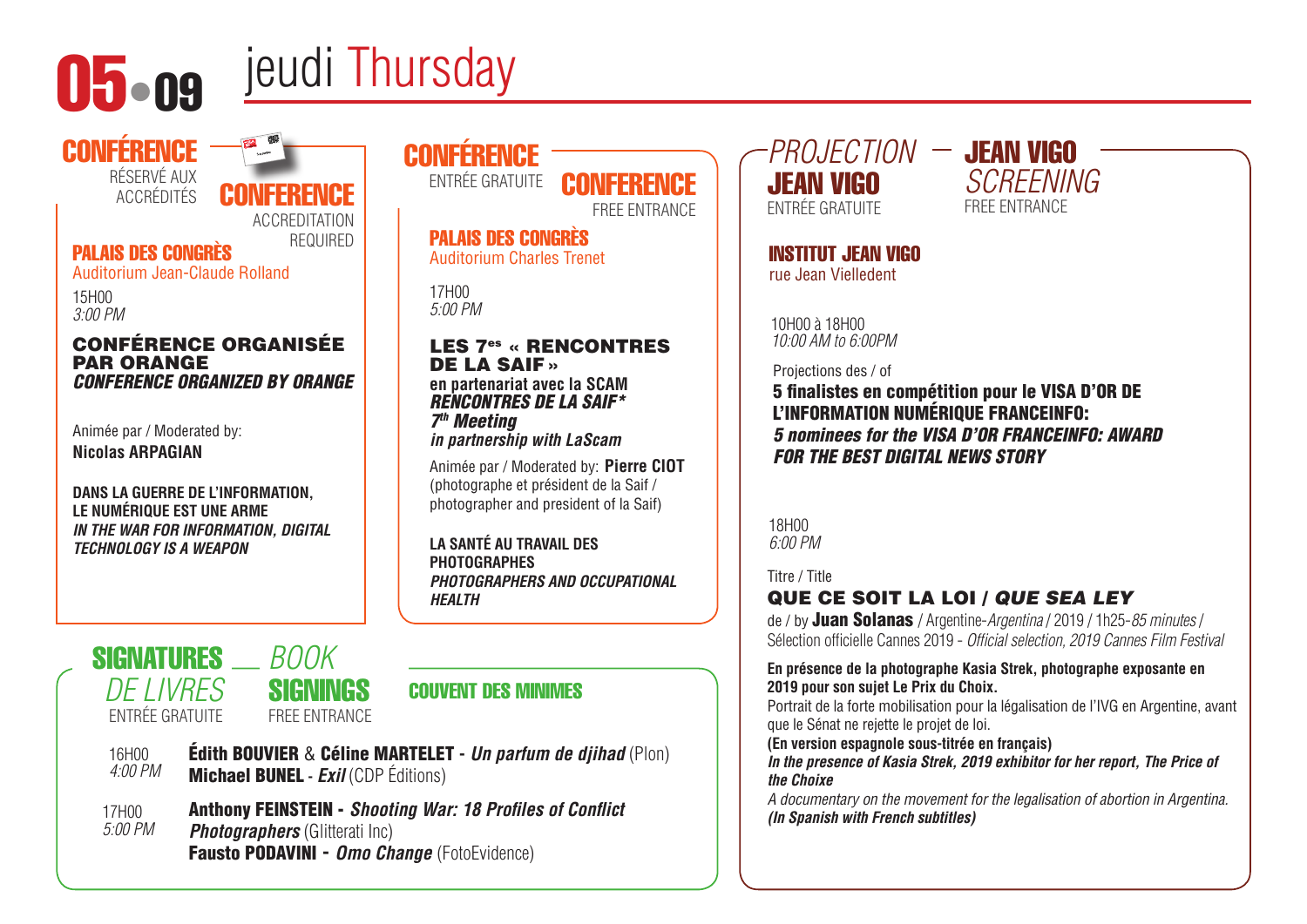



## CASTILLET *SCREENINGS* FREE ENTRANCE

## CINÉMA CASTILLET boulevard Wilson

## Journée spéciale Upfront *Upfront special day*

La projection des trois films sera suivie d'un débat avec l'équipe d'Upfront et les réalisateurs présents / *In the presence of the filmakers and Upfront team*.

14H00 *2:00 PM* 

### Titre / Title *UPFRONT* Au pied du mur de / by Peggy BRUGUIÈRE & James KEOGH France / 2018 / 52 minutes

A plus de 1700 mètres d'altitude, deux cols à la frontière franco-italienne sont les nouveaux points de passage pour les migrants arrivés en Europe par la mer Méditerranée. Les marcheurs en exil trouvent sur leur route des habitants de la région qui leur viennent en aide malgré le délit de solidarité qui peut les envoyer en prison. Portraits croisés de montagnards et de réfugiés. **En français uniquement.**  *In French only.*

15H00 *3:00 PM* 

### Titre / Title *Upfront* Syrie : les plaies du califaT de / by Gwendoline DEBONO & Laurent Van der Stockt France / 2019 / 26 minutes

A l'est de la Syrie, au cœur d'un territoire sous administration kurde, les derniers jours du califat autoproclamé de l'État islamique et les conséquences sur les populations civiles de cinq années de règne djihadiste. **En français uniquement** *In French only*

15H30 *3:30 PM* 

### Titre / Title *Upfront* Russie : Arctique, la nouvelle frontière de / by Yuri KOZYREV & Kadir VAN LOHUIZEN

France / 2019 / 26 minutes

La fonte de la banquise et le dégel des terres offrent des perspectives de navigation permanente sur l'océan Arctique, dernière grande réserve mondiale d'hydrocarbures. La région attise les convoitises territoriales des grandes compagnies pétrolières et des Etats riverains. Ce contrôle économique et militaire de l'Arctique a des conséquences sur la vie des peuples autochtones de la région.

**En français uniquement** *In French only*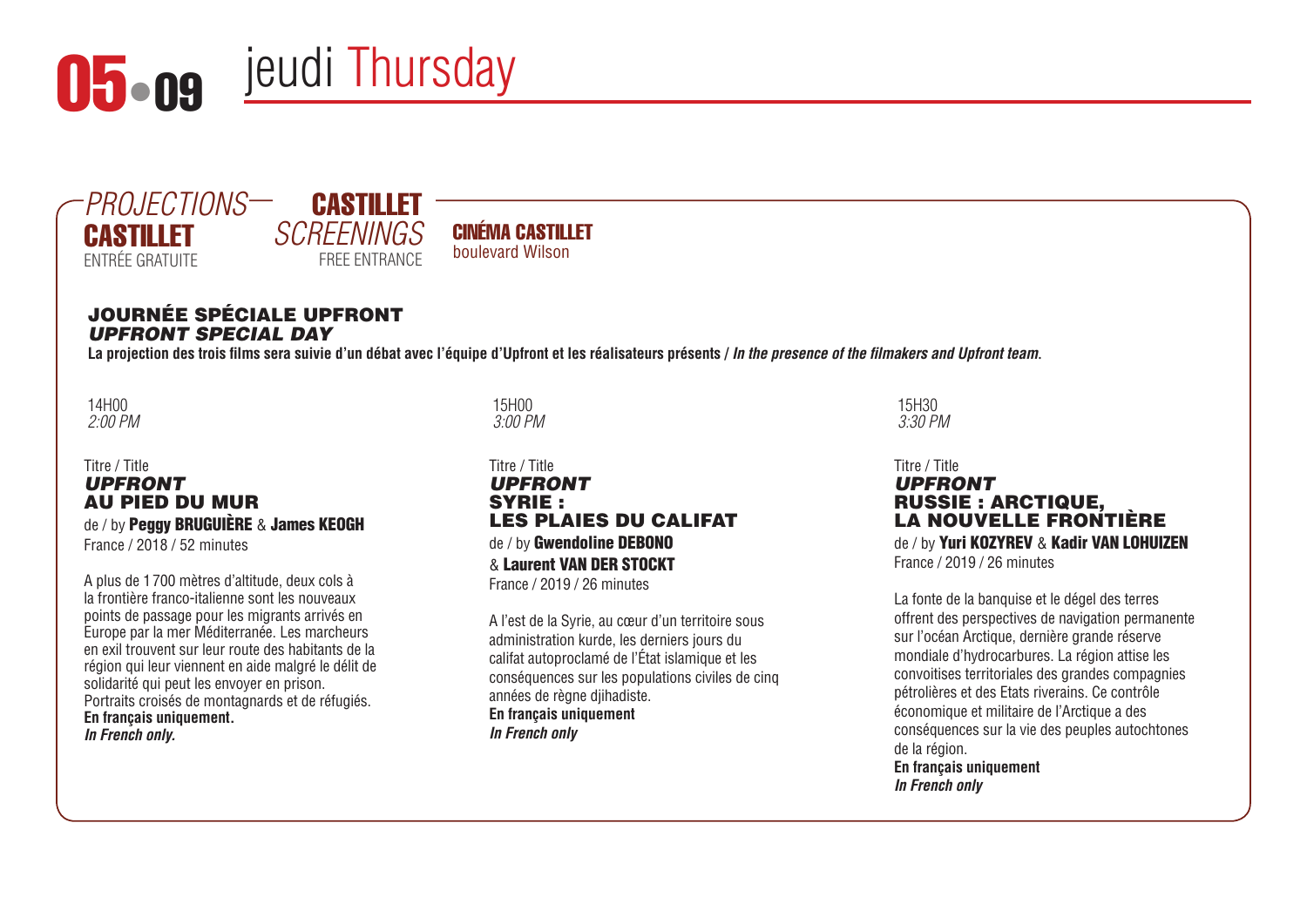



#### 21h30 *9:30 PM* CAMPO SANTO *&* THÉÂTRE DE L'ARCHIPEL **VISA D'OR DE L'INFORMATION NUMÉRIQUE franceinfo: /** *VISA D'OR franceinfo: AWARD FOR THE BEST DIGITAL NEWS STORY* **VISA D'OR HUMANITAIRE DU COMITÉ INTERNATIONAL DE LA CROIX-ROUGE (CICR)** / *ICRC HUMANITARIAN VISA D'OR AWARD – INTERNATIONAL COMMITTEE OF THE RED CROSS* **PRIX PIERRE & ALEXANDRA BOULAT** / *PIERRE & ALEXANDRA BOULAT AWARD* **PRIX CAMILLE LEPAGE** / *CAMILLE LEPAGE AWARD* **2019 QUIDU . Ivan VALENCIA** *SOIRÉE DE EVENING* **PROJECTION** ENTRÉE GRATUITE **SHOW** FREE ENTRANCE

IMAGES DU JOUR ET CHRONO : **MARS / AVRIL 2019** PICTURES OF THE DAY & CHRONOLOGICAL NEWS REVIEW **MARCH / APRIL** 

**Francesco ANSELMI . Fabio BUCCIARELLI . Mary F. CALVERT . CANON STUDENT PROGRAM 2018 - Camilla FERRARI, Andreas HAUBJERG, Nina KINKADE GOGNY, Arne PIEPKE . Jérôme GENCE . Alain KELER . Meridith KOHUT . Keith LADZINSKI . Cristina MITTERMEIER . Paul NICKLEN . Noël**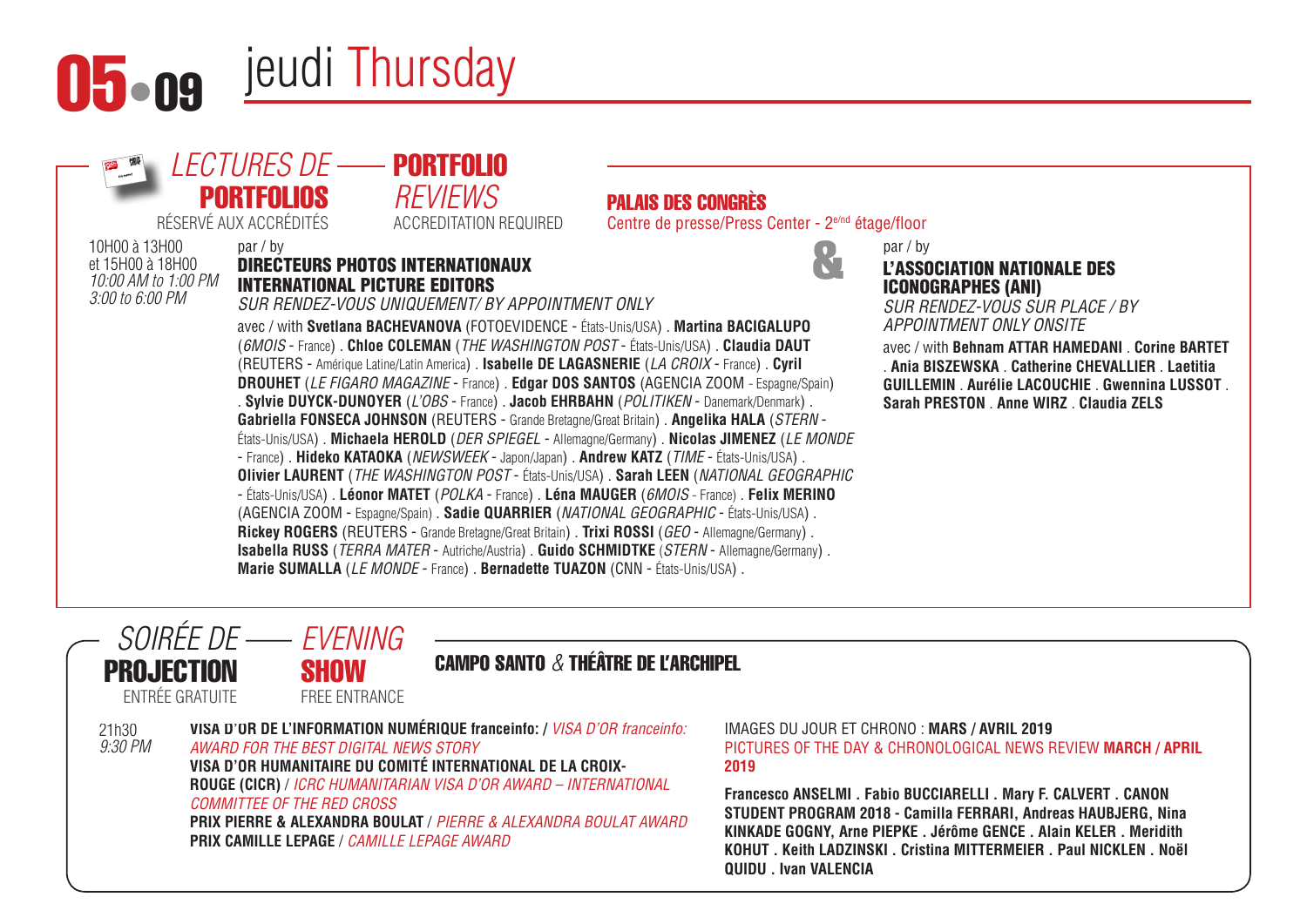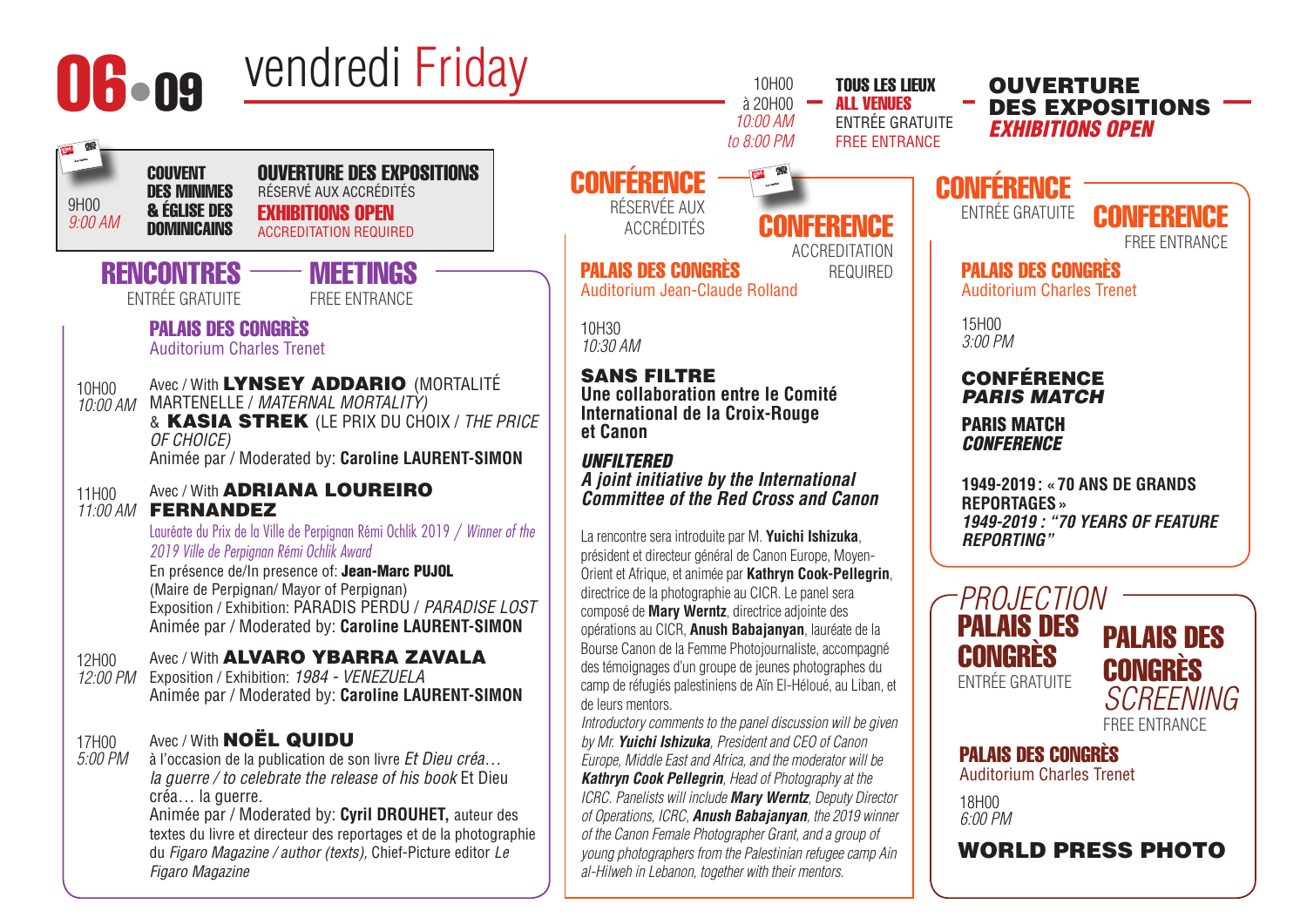



- 10H00 *10:00 AM*  Avec / With **ALAIN KELER** Exposition / Exhibition: JOURNAL D'UN PHOTOGRAPHE / *DIARY OF A PHOTOGRAPHER* Lieu / Venue: **COUVENT DES MINIMES**
- 11H00 *11:00 AM*  Exposition / Exhibition: *IN GOD WE*  Avec / With CYRIL ABAD *TRUST* En anglais uniquement / In English only Lieu / Venue: **COUVENT DES MINIMES**
- 11H30 *11:30 AM*  Avec / With **ÉRIC HADJ** Exposition / Exhibition: LUNDI, MARDI, MERCREDI, JEUDI, VENDREDI, GILETS JAUNES, DIMANCHE / *MONDAY, TUESDAY, WEDNESDAY, THURSDAY, FRIDAY, YELLOW VESTS, SUNDAY* Lieu / Venue: **HÔTEL PAMS**
- 14H30 *2:30 PM*  Avec / With **VALERIO BISPURI** Exposition / Exhibition: PRISONNIERS / *PRISONERS* Lieu / Venue: **ÉGLISE DES DOMINICAINS** | 17H00
- *5:00 PM*  Avec / With FRÉDÉRIC NOY Exposition / Exhibition: LA LENTE AGONIE DU LAC VICTORIA / *LAKE VICTORIA, SLOWLY DYING* Lieu / Venue: **COUVENT DES MINIMES** *16H00 4:00 PM*  Avec / With **KIRSTEN LUCE** Exposition / Exhibition: LA FACE CACHÉE DU TOURISME DE LA FAUNE / *THE DARK SIDE OF WILDLIFE TOURISM* Lieu / Venue: **ÉGLISE DES DOMINICAINS** 16H30 *4:30 PM*  Avec / With GORAN **TOMASEVIC** Exposition / Exhibition: UNE AUTRE GUERRE CIVILE EN LIBYE / *ANOTHER CIVIL WAR IN LIBYA* Lieu / Venue: **COUVENT DES MINIMES** *3:30 PM*  Avec / With GUILLERMO ARIAS Exposition / Exhibition: LA CARAVANE / *THE CARAVAN* Lieu / Venue: **COUVENT DES MINIMES** *15H30 3:00 PM*  Avec / With LOUIE PALU Exposition / Exhibition: LE RÉSEAU D'ALERTE AVANCÉ / *DISTANT EARLY WARNING* Lieu / Venue: **COUVENT DES MINIMES**

|                         | <b>SIGNATURES</b> _ <i>BOOK</i>                                                                                                                                                                                                                                                                        |
|-------------------------|--------------------------------------------------------------------------------------------------------------------------------------------------------------------------------------------------------------------------------------------------------------------------------------------------------|
|                         | <i>DE LIVRES</i><br>SIGNINGS<br><b>FNTRÉE GRATUITE</b><br><b>FRFF FNTRANCF</b>                                                                                                                                                                                                                         |
|                         | <b>COUVENT DES MINIMES</b>                                                                                                                                                                                                                                                                             |
| 15H00<br>3:00 PM        | <b>William DANIELS - Wilting Point (Imogene)</b><br><b>Ilvy NJIOKIKTJIEN - Born Free</b><br>(auto-édition / self-published)<br>Lisette POOLE - La Paloma y la ley<br>(Red Hook Editions)<br><b>Ivor PRICKETT - End of the Caliphate</b><br>(Steidl)                                                    |
| 16H00<br><i>4:00 PM</i> | <b>Lynsey ADDARIO - Of Love &amp; War</b><br>(Penguin Press)<br>Valerio BISPURI - Prigionieri<br>(Contrasto)<br>Sebastian MEYER - Under Every Yard<br>of Sky (Red Hook Editions)<br>Michel SETBOUN - Iran, révolution<br>(Les Arènes)<br><b>Hans SILVESTER</b> - Et ta beauté me<br>foudroie (Hozhoni) |
| 17H00<br>5:00 PM        | <b>Lauren WALSH, Ron HAVIV, Marion</b><br><b>MERTENS, MaryAnne GOLON, Aidan</b><br><b>SULLIVAN - Conversations on Conflict</b><br>Photography<br>(Bloomsbury Press)<br><b>LOUIE PALU - Asbestos (YoffyPress)</b>                                                                                       |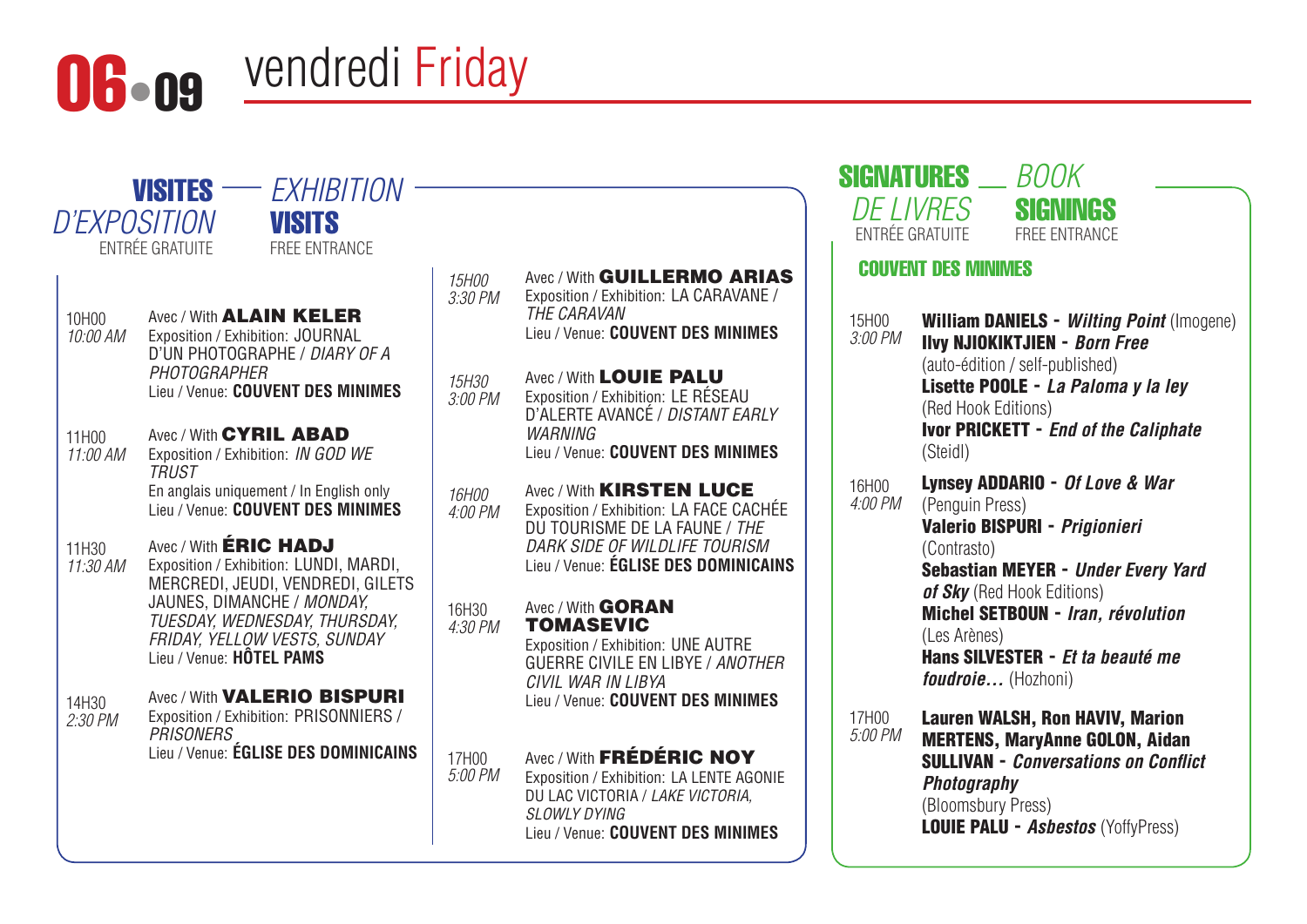



## CASTILLET *SCREENINGS* FREE ENTRANCE

CINÉMA CASTILLET boulevard Wilson

## Samuel Bollendorff à l'honneur *Journée spéciale Samuel Bollendorff*

**La projection des trois films sera suivie d'un débat avec le réalisateur**

14H00 *2:00 PM*  14H45 *2:45 PM* 

### Titre / Title À l'abri de rien de / by Samuel BOLLENDORFF & Mehdi Ahoudig / Textuel-La Mine / France / 2011 / 40 minutes

4 millions de personnes vivent dans une situation aïguë de mal-logement en France. Santé, emploi, vie sociale et familiale… Aux difficultés de la vie quotidienne s'ajoute l'impossible projection dans l'avenir. **En français uniquement.**  *In French only.*

### Titre / Title La parade de / by Samuel BOLLENDORFF

& Mehdi Ahoudig / Les films du Bilboquet / France / 2017 / 52 minutes

Cloclo n°18, majorette, Jonathan, adepte de tuning, Freddy, éleveur de coqs de combats et Gros Bleu, le pigeon voyageur, vivent leurs passions héritées des traditions ouvrières du Nord. **En français sous-titré en anglais.** *In French with English subtitles.*

### Titre / Title La nuit tombe sur l'Europe

## de / by Samuel BOLLENDORFF

15H45 *3:45 PM* 

/ Les films du Bilboquet / France / 2017 / 15 minutes

De l'autre côté de la mer Égée, l'Europe. Un espoir de refuge pour les exilés syriens. Mais l'Europe s'est barricadée derrière ses frontières, sourde aux appels à l'aide, transformant la mer en charnier.

**En français sous-titré en anglais.** *In French with English subtitles.*





INSTITUT JEAN VIGO rue Jean Vielledent

10H00 à 18H00 *10:00 AM to 6:00PM*

Projections des / of

5 finalistes en compétition pour le VISA D'OR DE L'INFORMATION NUMÉRIQUE FRANCEINFO:

*5 nominees for the VISA D'OR FRANCEINFO: AWARD FOR THE BEST DIGITAL NEWS STORY*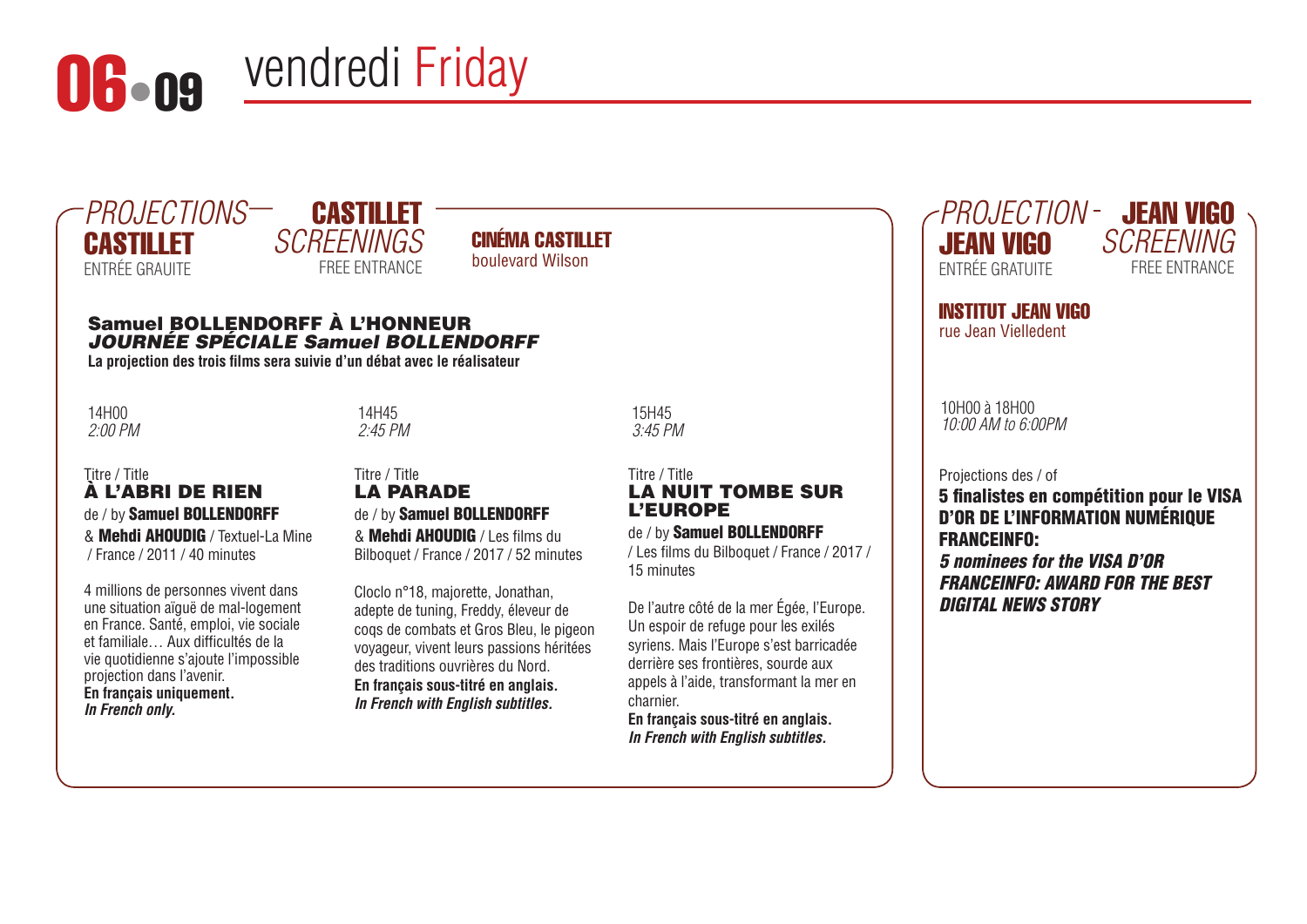



- États-Unis/USA) **. Sarah LEEN** (*NATIONAL GEOGRAPHIC* - États-Unis/USA) . **Léonor MATET** (*POLKA* - France) **. Léna MAUGER** (*6MOIS* - France/France) . **Felix MERINO** (AGENCIA ZOOM - Espagne/Spain) . **Elisa MIGNOT** (*POLKA* - France ) . **Alexandra NAWAWI** (*POLKA* - France ) . **Sadie QUARRIER** (*NATIONAL GEOGRAPHIC* - États-Unis/USA) . **Rickey ROGERS** (REUTERS - Grande-Bretagne/Great Britain) . **Isabella RUSS** (*TERRA MATER* - Autriche/Austria) **. Rosy SANTELLA** (*INTERNAZIONALE* - Italie/Italy) **. Gilles STEINMANN** *(NZZ -* Suisse/Switzerland) **. Marie SUMALLA**  (*LE MONDE* - France)

### par / by

&

L'ASSOCIATION NATIONALE DES ICONOGRAPHES (ANI)

*SUR RENDEZ-VOUS SUR PLACE / BY APPOINTMENT ONLY ON SITE* avec / with **Behnam ATTAR HAMEDANI** . **Corine BARTET** . **Ania BISZEWSKA** . **Catherine CHEVALLIER** . **Laetitia GUILLEMIN** . **Aurélie LACOUCHIE** . **Gwennina LUSSOT** . **Sarah PRESTON** .

**Anne WIRZ** . **Claudia ZELS**

#### *SOIRÉE DE EVENING* **PROJECTION SHOW**

CAMPO SANTO *&* THÉÂTRE DE L'ARCHIPEL

ENTRÉE GRATUITE

21h30

FREE ENTRANCE

*9:30 PM* **PRIX DE LA VILLE DE PERPIGNAN REMI OCHLIK /** *VILLE DE PERPIGNAN REMI OCHLIK AWARD* **VISA D'OR RÉGION OCCITANIE / PYRÉNÉES-MÉDITERRANÉE, CATÉGORIE MAGAZINE** / *VISA D'OR REGION OF OCCITANIE / PYRÉNÉES-MÉDITERRANÉE FEATURE AWARD* **VISA D'OR D'HONNEUR DU** *FIGARO MAGAZINE* / *FIGARO MAGAZINE LIFETIME ACHIEVEMENT VISA D'OR AWARD* **BOURSE CANON DE LA FEMME PHOTOJOURNALISTE** / *CANON FEMALE PHOTOJOURNALIST GRANT*

#### IMAGES DU JOUR ET CHRONO : **MAI / JUIN 2019** PICTURES OF THE DAY & CHRONOLOGICAL NEWS REVIEW: **MAY / JUNE 2019**

**Yannis BEHRAKIS** (Hommage/Tribute) **. Ramzy BENSAADI . Houari BOUCHENAK** 

**. Youcef KRACHE . Alex S. MACLEAN . Hatem MOUSSA . Fethi SAHRAOUI** 

**. Steve SCHAPIRO . Franck SEGUIN . 10 ans de FotoEvidence - 1ère partie /**  FotoEvidence, 10<sup>th</sup> Anniversary - First Part . Climat / Climate . Algérie : février**avril 2019 / Algeria: February-April 2019**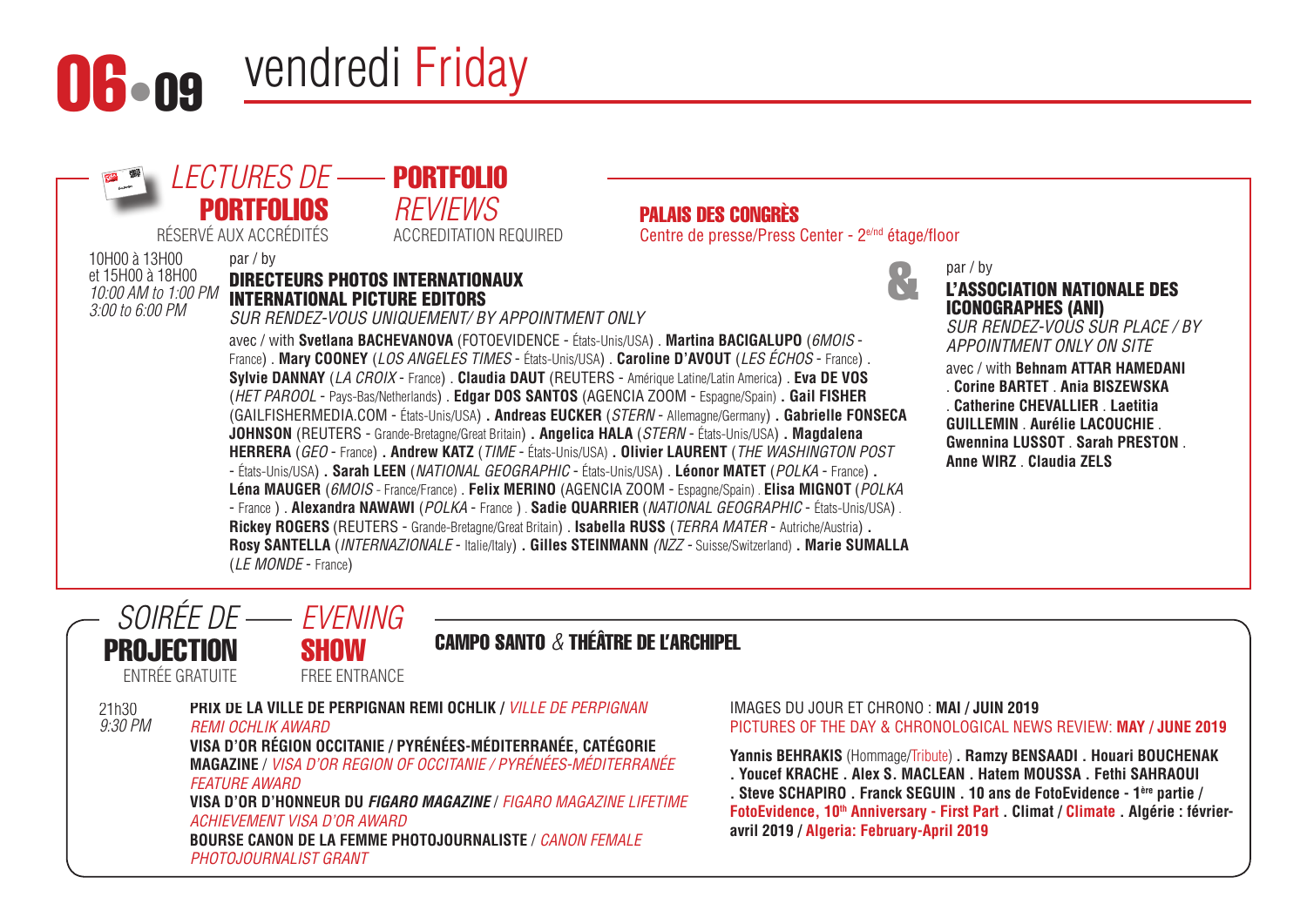